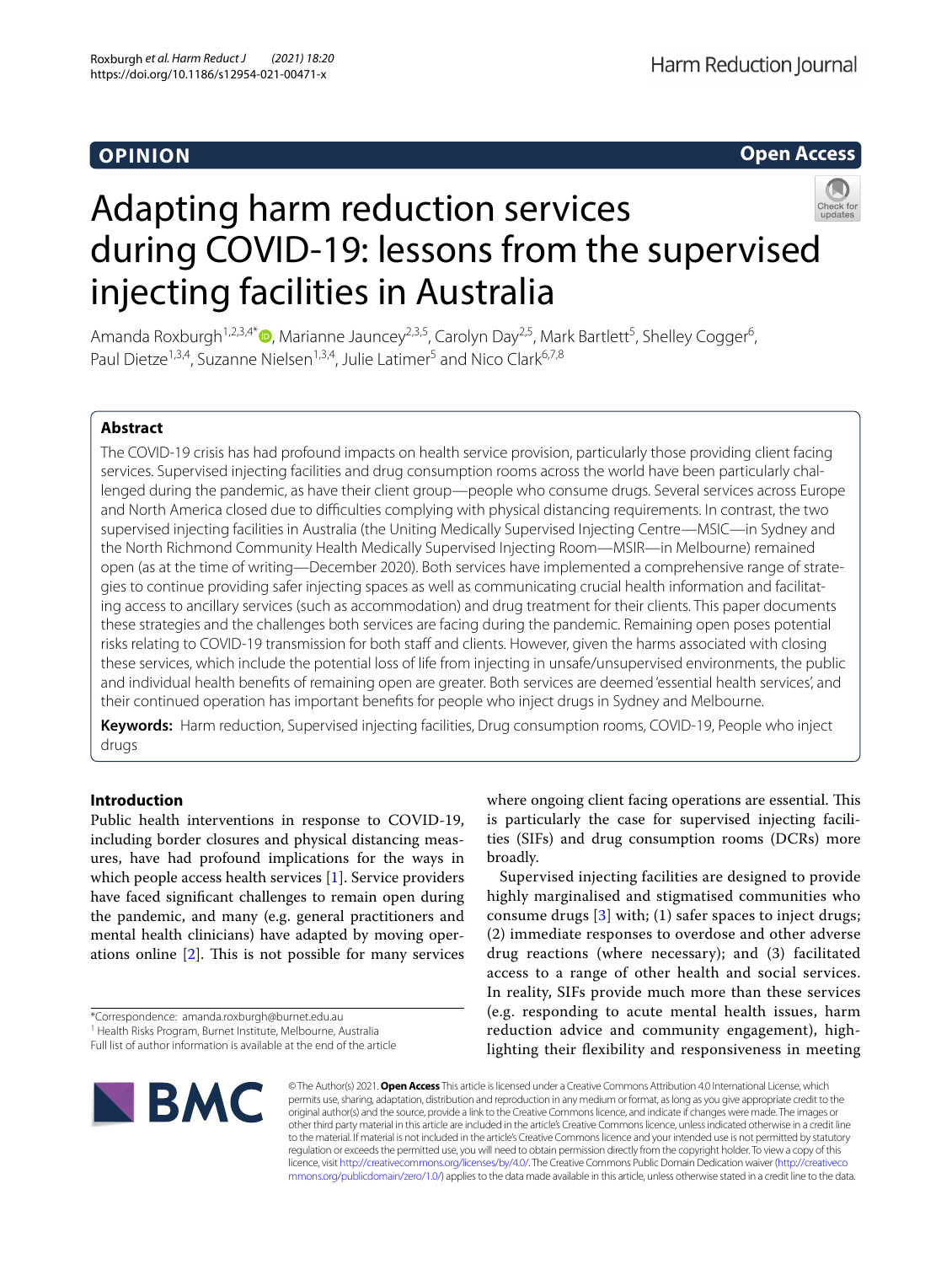the often complex health and social needs of their clients  $[4]$  $[4]$  $[4]$ .

There are two SIFs currently operating in Australia, the Uniting Medically Supervised Injecting Centre (MSIC) in Sydney and the North Richmond Community Health Medically Supervised Injecting Room (MSIR) in Melbourne. Each service operates under specifc legislation that allows exemption from criminal liability for both clients and staf, and with explicit support from state police. In New South Wales and Victoria, police are encouraged to exercise discretion not to charge people for simple drug possession if they are in the vicinity of, or travelling to and from, the service.

The MSIC is located in Kings Cross in Sydney, an area that has historically had large street-based illicit drug markets in operation  $[3]$  $[3]$  $[3]$ . Staff working at the MSIC include a medical director, operations manager, nurse unit manager, mental health nurse coordinator, referral coordinator, health education officers, registered nurses and security staff. The MSIC has 16 injecting spaces available for client use. It is a stand-alone service with close links to many other health, social and harm reduction services. It is an injecting facility and as such, does not cater for other modes of drug administration.

The MSIR is located in North Richmond in Melbourne, an area that has historically recorded high levels of public heroin use and related harms  $[5, 6]$  $[5, 6]$  $[5, 6]$  $[5, 6]$  $[5, 6]$ . Staff working at the MSIR include a medical director, operations manager, nurse team leader, registered nurses, harm reduction practitioners and security staff. The MSIR has 20 injecting spaces available. It is co-located with a community health centre with medical staff, dental staf, drug outreach workers and allied health workers. In addition, a consulting zone located within the injecting room building provides a range of on-site services provided by NRCH and partner organisations including BBV testing and treatment, opioid agonist treatment, basic oral health care (including with silver fuoride), housing and legal services, alcohol and drug treatments, mental health counselling). As an injecting facility the MSIR also only caters for this mode of drug administration.

Since opening in 2001, the MSIC in Sydney has supported over 1.1 million injecting visits and responded to over 10,000 overdoses (personal communication, M Bartlett, 11 August 2020). According to the MSIR Review Panel's fnal report, in its frst 18 months the Melbourne MSIR responded to 2657 overdoses  $[6]$  $[6]$ . These services are important not only in mitigating comorbidities associated with non-fatal overdose, and in reducing the number of injections that occur in public places, but also in averting fatal overdose, highlighted by the fact that neither facility has ever had a single fatality.

People who inject drugs are likely to be impacted by COVID-19 in unique ways and for multiple reasons. First, the introduction of stay-at-home and isolation orders presents risks for people injecting alone, as the presence of others is often a protective factor for overdose [\[7\]](#page-8-6).

Second, a large proportion of people who attend SIFs are either street based, homeless or in boarding houses [[8\]](#page-8-7) and may have no home in which to self-isolate, increasing their risk of contracting the virus. While state governments across the country have made provisions to temporarily accommodate these communities during the pandemic [\[9](#page-8-8)], there may be increased risks in these contexts including overcrowding, difficulties maintaining physical distancing, and challenges with early detection and sufficient isolation of potential COVID-19 cases [\[10\]](#page-8-9).

Third, many people who inject drugs have poor physical health and underlying respiratory conditions  $[11]$  $[11]$ , which may increase susceptibility to poorer outcomes if they contract COVID-19. Finally, any disruptions to the illicit drug market may have a range of consequences, including people potentially reducing their use and seeking drug treatment, but also people potentially moving to more dangerous substances (e.g. fentanyl or fentanyl analogues) or heavier and more frequent patterns of use [\[12](#page-8-11)]. Indeed, in the context of increasing numbers of overdose deaths attributed to fentanyl recorded in the region during the pandemic, fentanyl has been described in North America as the 'predictable outcome of opioid prohibition' [\[13](#page-8-12)].

The challenges presented by the COVID-19 pandemic have impacted many harm reduction and treatment services worldwide [\[1](#page-8-0)]. Several DCRs across Europe have been forced to close, particularly where distancing was not possible, while others adapted by providing outdoor services [\[14\]](#page-8-13). Many drop-in centres across Europe providing support for people who consume drugs have also been closed [[14](#page-8-13)]. Harm reduction services have also closed or restricted intake in North America [[13,](#page-8-12) [15](#page-8-14), [16](#page-8-15)], as have some Australian alcohol and other drug (AOD) treatment services, creating further risks for people who inject drugs, and stress on local health services [[17\]](#page-8-16).

As at the time of writing, the two SIFs operating in Australia have remained open throughout the pandemic by adopting a range of adaptive practice changes. Lessons learnt in responding to the pandemic are likely to apply to a range of other client facing services including homelessness services, outreach needle and syringe programmes (NSP), and opioid agonist treatment (OAT) [[1\]](#page-8-0).

This paper documents the strategies implemented by the MSIC and MSIR in adapting to COVID-19 between March and December 2020. It does so in the context of the implementation of government restrictions in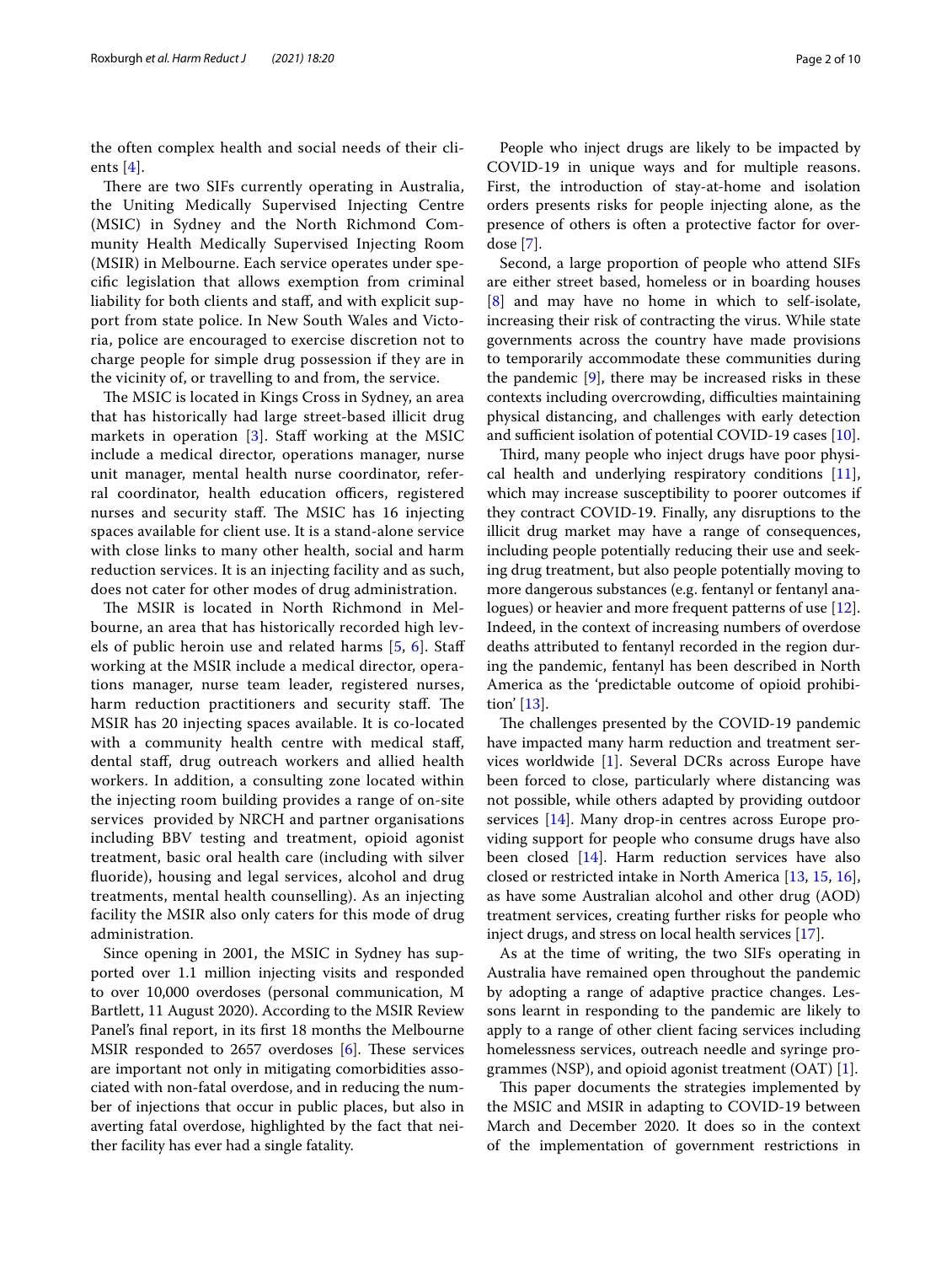Australia nationally and in New South Wales and Victoria. It also discusses future challenges that may arise for clients of these services as the pandemic evolves.

# **Government restrictions in Australia, February to December 2020**

Figure [1](#page-2-0) outlines some of the major Australian jurisdictional responses to the COVID-19 pandemic up to the date of writing (December 2020), documenting the dates of border closure and restrictions on gatherings and movement. Legislation governing these restrictions occurs at the jurisdictional and national level, and there is variation in how they are implemented. Victoria and New South Wales are the most populated jurisdictions in Australia  $[18]$  and account for the greatest number of COVID-19 cases during the pandemic so far [\[19](#page-8-18)].

Australian borders were closed to non-residents and non-citizens from 20 March. More restrictive lockdown measures were progressively introduced throughout March, culminating in enforceable stay-at-home directions for all Australians from 31 March (Stage 3 restrictions).

The process of easing restrictions commenced on 1 May in New South Wales [[20](#page-8-19)], and from 11 May in Victoria.

On 9 July, Stage 3 restrictions were reintroduced for Victorian residents living in greater Melbourne and the Mitchell Shire, following several large clusters of COVID-19 cases occurring in the state. Stage 4 restrictions, including a night-time curfew (8 pm–5 am), were introduced in greater Melbourne on 3 August [\[21](#page-8-20)]. New South Wales also recorded several localised outbreaks in early July, and again in December, with stay at home restrictions reintroduced for parts of the greater Sydney area on 19 December (Fig. [1](#page-2-0)).

## **Cases reported in New South Wales and Victoria**

Figure [2](#page-3-0)a, b shows the number of cases and seven day moving average reported in New South Wales and Victoria. New South Wales experienced a large spike in daily cases in late March (212 cases), while Victoria experienced a second and much larger spike (723 cases) in late July [[19\]](#page-8-18). For the period 1 March to 31 December 2020, New South Wales had a cumulative total of 4,731 cases, equating to 58.2 cases per 100,000 population, and

<span id="page-2-0"></span>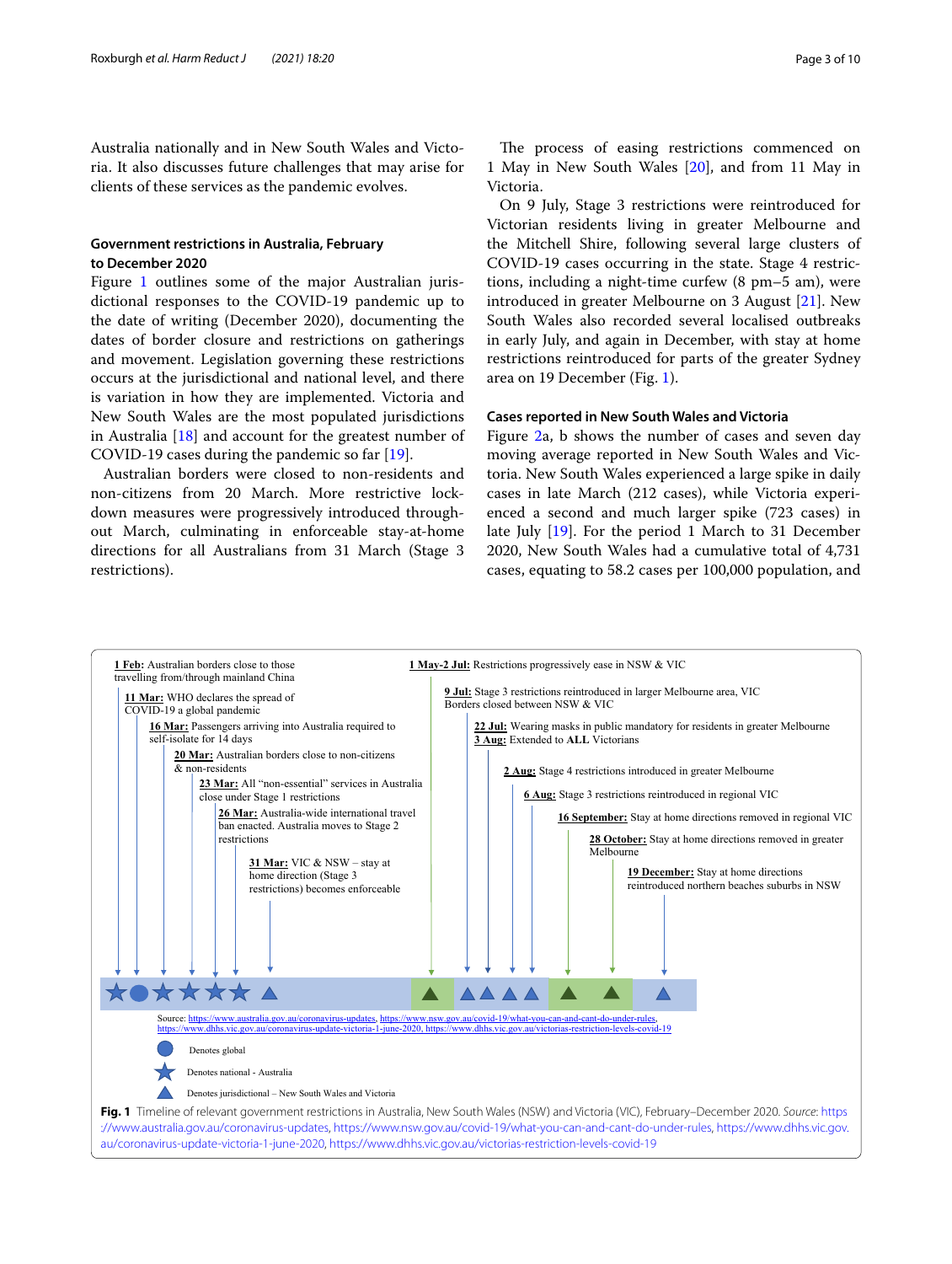

<span id="page-3-0"></span>Victoria had a cumulative total of 20,358 cases equating to 306.1 cases per 100,000 population.

## **Procedural changes**

The MSIC and MSIR implemented a range of strategies from as early as 16 March aimed at reducing the COVID risk to staff and clients (Table  $1$ ), with many responses being escalated as necessary throughout this period.

## **Physical service changes to facilitate physical distancing**

Procedures controlling entry to the services, including manning the front door and reducing the number of clients at one time in the registration area, were implemented across both services. Staff members/security staff at each service ensured clients were distancing appropriately, while they waited to access the service. The total number of injecting spaces was reduced (from 16 to 8 at the MSIC; from 20 to 13 at the MSIR), and clients were asked to limit the time they spent in the service. All client-facing staff at both services were required to wear personal protective equipment (PPE) in clinical service areas (Table [1\)](#page-4-0).

## **Screening, testing and contact tracing**

Clients at both services were screened for travel history, symptoms and temperature prior to entry. MSIC clients with symptoms were offered a face mask and referred for testing at the nearest facility. Those who met COVID-19 testing criteria were not permitted to access the service. Local AOD clinical services offered pop-up and outreach COVID testing.

Testing procedures at the MSIR evolved in response to changing levels of community transmission. In the initial phases of the pandemic, clients were encouraged to undergo onsite COVID-19 testing. Clients who were symptomatic were not permitted entry to the service at this stage. In the context of increasing community transmission rates in Victoria, all MSIR clients who were symptomatic were required to undergo testing. During this time, expert advice from Infection Prevention and Control consultants was sought. Recommendations included the implementation of an enclosed alternative injecting and aftercare space for individual use for clients who met COVID-19 testing criteria. Deep cleaning procedures were implemented for this area after every occasion of use.

Staff of both services were also screened for temperature and movements prior to commencing work in each service.

Support for contact tracing in both services was critical to enable a prompt response in the event of a COVID-19 case being identified among staff or clients. This was facilitated through the online clinical databases at each service, with the clients' time in and out of each stage, and the number of the injecting space recorded electronically. MSIR also used closed circuit television (CCTV) monitoring, which is a standard feature at the service. Staff monitoring was facilitated through documentation of staff movements through each stage (Table [1\)](#page-4-0).

# **Overdose response**

Overdose response protocols were changed at both facilities including: (1) staf to wear full PPE when responding to overdose; (2) earlier administration of intramuscular naloxone; and (3) cessation of bag valve mask (BVM) resuscitation (unless absolutely necessary) and reduction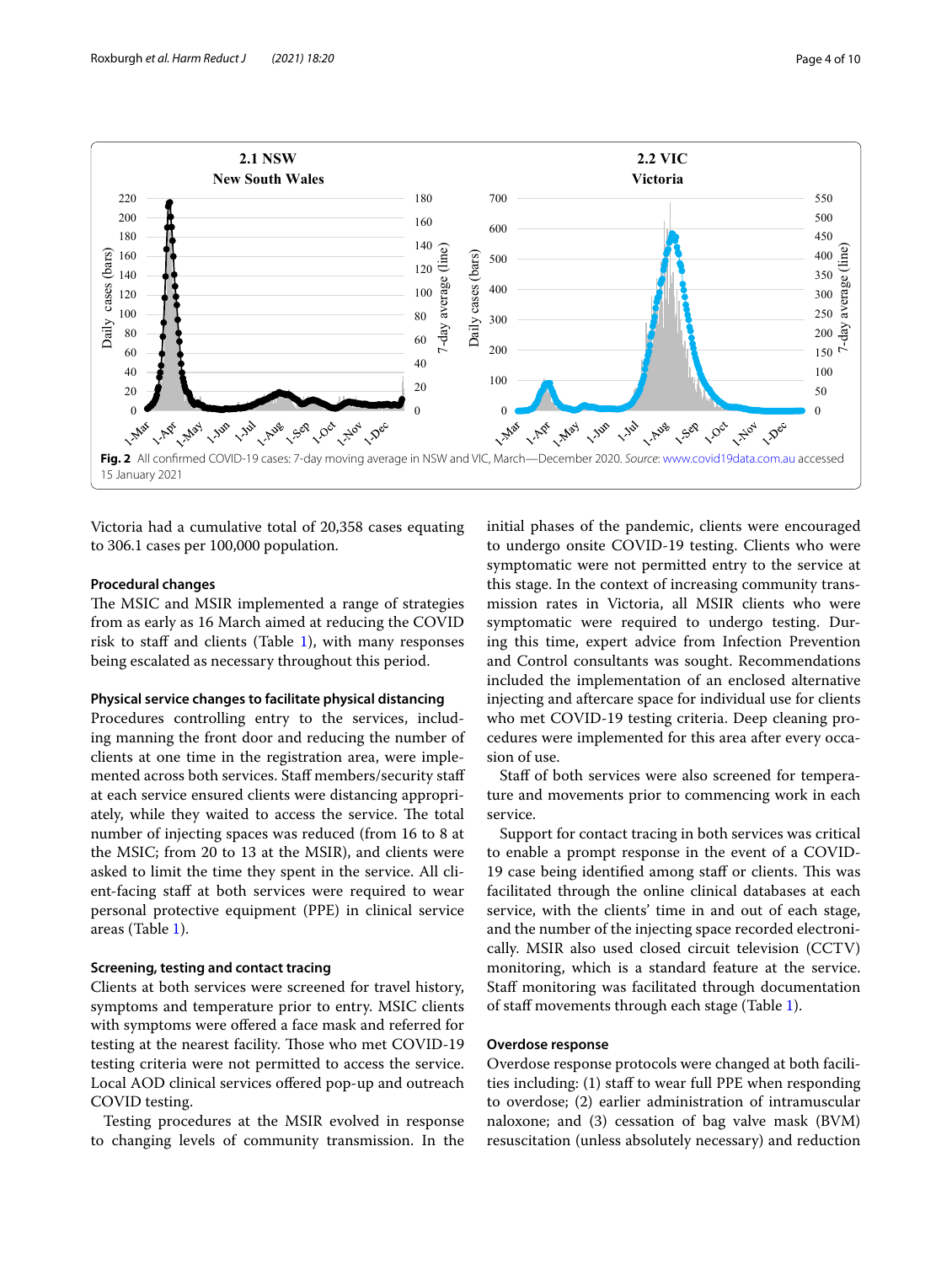# <span id="page-4-0"></span>**Table 1 Procedural changes: Uniting Medically Supervised Injecting Centre (MSIC) and North Richmond Community Health Medically Supervised Injecting Room (MSIR)**

| MSIC                                                                                                                                                                                                                                                                                                                                                                                                                                          | <b>MSIR</b>                                                                                                                                                                                                                                                                                                                                                                                                                                                                                                                  |
|-----------------------------------------------------------------------------------------------------------------------------------------------------------------------------------------------------------------------------------------------------------------------------------------------------------------------------------------------------------------------------------------------------------------------------------------------|------------------------------------------------------------------------------------------------------------------------------------------------------------------------------------------------------------------------------------------------------------------------------------------------------------------------------------------------------------------------------------------------------------------------------------------------------------------------------------------------------------------------------|
| Screening-clients and staff                                                                                                                                                                                                                                                                                                                                                                                                                   |                                                                                                                                                                                                                                                                                                                                                                                                                                                                                                                              |
| Screening (including travel history, symptoms and temperature) of all<br>clients entering the service. Symptomatic clients were assessed and<br>referred for testing. All MSIC staff similarly screened                                                                                                                                                                                                                                       | Screening (including travel history, symptoms and temperature) of all<br>clients entering the service. Symptomatic clients tested onsite (asymp-<br>tomatic clients tested periodically as per state directives). Installation of a<br>mass fever screening system. All MSIR staff similarly screened                                                                                                                                                                                                                        |
| Exclusion from the service-clients and staff                                                                                                                                                                                                                                                                                                                                                                                                  |                                                                                                                                                                                                                                                                                                                                                                                                                                                                                                                              |
| Exclusion criteria: Returned from international travel in preceding 14 days (MSIC and MSIR); considered a close contact because visited specified<br>unexplained fever, or fever and COVID-19 symptoms. From 22 July, MSIR clients not agreeing to wear a mask not permitted entry (masks provided<br>onsite)                                                                                                                                 | COVID-19 hotspots in preceding 14 days (MSIC only); any known exposure to the virus in the preceding 14 days (MSIC and MSIR); MSIR clients with                                                                                                                                                                                                                                                                                                                                                                              |
| Physical distancing and other changes within the services-clients and staff                                                                                                                                                                                                                                                                                                                                                                   |                                                                                                                                                                                                                                                                                                                                                                                                                                                                                                                              |
| Overall—MSIC staff to remain 1.5 m distance from clients while they are<br>using the service except in case of emergency. All client-facing staff to<br>wear personal protective equipment (PPE) in clinical areas (as below).<br>Hourly cleaning of clinical areas. Encouraging client time spent in the<br>service to be less than one hour, unless they require monitoring due to<br>decreased level of consciousness or post-overdose     | Overall-MSIR staff to remain 1.5 m distance from clients while they are<br>using the service except in case of emergency. All client-facing staff to<br>wear PPE in clinical areas (as below). Hourly cleaning of clinical areas. Air<br>conditioning settings changed and air purifiers with HEPA filters in all<br>client areas. Implementation of a support role to guide clients through<br>service and procedural changes. Encouraging clients to reduce time<br>spent in the service and exit as soon as safe to do so |
| Registration area-Controlling entry through the door, reducing number<br>of clients in this area to a maximum of three, and two staff to comply<br>with capacity per square metre and physical distancing, barriers placed<br>at the registration desk. MSIC staff to wear surgical masks and protective<br>eyewear in this area                                                                                                              | Registration area-Controlling entry through the door, reducing number of<br>clients in this area to a maximum of six (four MSIR and two NSP/clinic cli-<br>ents) to comply with capacity per square metre and physical distancing.<br>MSIR staff to wear N95 masks, face shields, gloves and gowns in this area                                                                                                                                                                                                              |
| Injecting area—Making each booth single person only, with the option for<br>two double booths and a maximum of 12 clients from 7 July. All MSIC<br>staff to wear N95 masks and protective eyewear in this area                                                                                                                                                                                                                                | Injecting area-Closing every 2nd booth (reducing injecting positions from<br>20 to 13). Limiting vein care to less than 15 min. All MSIR staff to wear N95<br>masks, faces shields, gloves and gowns in this area                                                                                                                                                                                                                                                                                                            |
| Aftercare area-Reduced seating available in this area. Refreshments<br>removed. Promotion of opioid agonist treatment (OAT) referral options<br>and take-home naloxone (THN) with training encouraged for all clients.<br>Limiting time clients spend in aftercare area. Collection of feedback<br>from clients on changes in service provision during COVID-19. All MSIC<br>staff to wear surgical masks and protective eyewear in this area | Aftercare area-Reduced seating available in this area. Refreshments<br>removed. Offering clients OAT, overdose/THN training and nicotine<br>replacement therapy (NRT). Limiting time clients spend in aftercare area.<br>All MSIR staff to wear N95 masks, face shields, gloves and gowns in this<br>area                                                                                                                                                                                                                    |
| Overdose response                                                                                                                                                                                                                                                                                                                                                                                                                             |                                                                                                                                                                                                                                                                                                                                                                                                                                                                                                                              |
| All MSIC staff to wear full PPE-gown, face shield, N95 mask and gloves<br>when responding to an overdose that may require bag valve mask<br>(BVM) resuscitation. All MSIC staff responding to an overdose with oxy-<br>gen only are required to wear N95 masks and protective eyewear-no<br>gown or gloves are required for these responses                                                                                                   | All MSIR staff to wear full PPE (gown, full face shield, N95 mask and gloves)<br>when responding to an overdose. Implementation of a scribe at MSIR to<br>record observations and support staff with communication                                                                                                                                                                                                                                                                                                           |
| MSIC changed first response to overdose: ceased BVM resuscitation for<br>clients who are apnoeic (not breathing) due to aerosolization risk.<br>Replaced by immediate naloxone administration (below)                                                                                                                                                                                                                                         | MSIR changed first response to overdose: oxygen flow limited to 6 l/min,<br>use of non-rebreather masks if 6 l/min with a Hudson mask is not suf-<br>ficient. No nebulising medication administered. Severe overdoses moved<br>to (enclosed) medical monitoring room using evacuation slide sheet and<br>crash mat for response, which may include ventilatory support                                                                                                                                                       |
| Naloxone (800 mcg IMI) administered immediately for apnoeic clients, in<br>place of BVM-repeat in 2 to 3 min as necessary                                                                                                                                                                                                                                                                                                                     | Naloxone (1200 mcg IMI) administered immediately for apnoeic clients (800<br>mcg IMI if some breathing but less than 5 breaths per minute)                                                                                                                                                                                                                                                                                                                                                                                   |
| Commence BVM only if client not responsive to naloxone                                                                                                                                                                                                                                                                                                                                                                                        | Commence BVM in enclosed medical monitoring room using two-handed<br>vice grip on the mask to reduce aerosolization risk                                                                                                                                                                                                                                                                                                                                                                                                     |
| Reduction in oxygen flow to 6 l/min when administering oxygen through<br>Hudson mask, due to aerosolization risk. Staff encouraged to turn<br>oxygen off before removing Hudson mask to reduce any slight risk of<br>aerosolization                                                                                                                                                                                                           | Reduction in oxygen flow to 6 l/min using non-rebreather mask if required                                                                                                                                                                                                                                                                                                                                                                                                                                                    |
| Tracking and testing-clients and staff                                                                                                                                                                                                                                                                                                                                                                                                        |                                                                                                                                                                                                                                                                                                                                                                                                                                                                                                                              |
| Facilitated access to COVID-19 swab testing                                                                                                                                                                                                                                                                                                                                                                                                   | COVID-19 swab testing onsite                                                                                                                                                                                                                                                                                                                                                                                                                                                                                                 |

in oxygen flow where oxygen-assisted respiration was required, due to the aerosolization risks associated with both procedures.

# **Ancillary services**

Facilitating access to temporary accommodation and OAT during the pandemic has been a substantial and important undertaking for both services. Provision of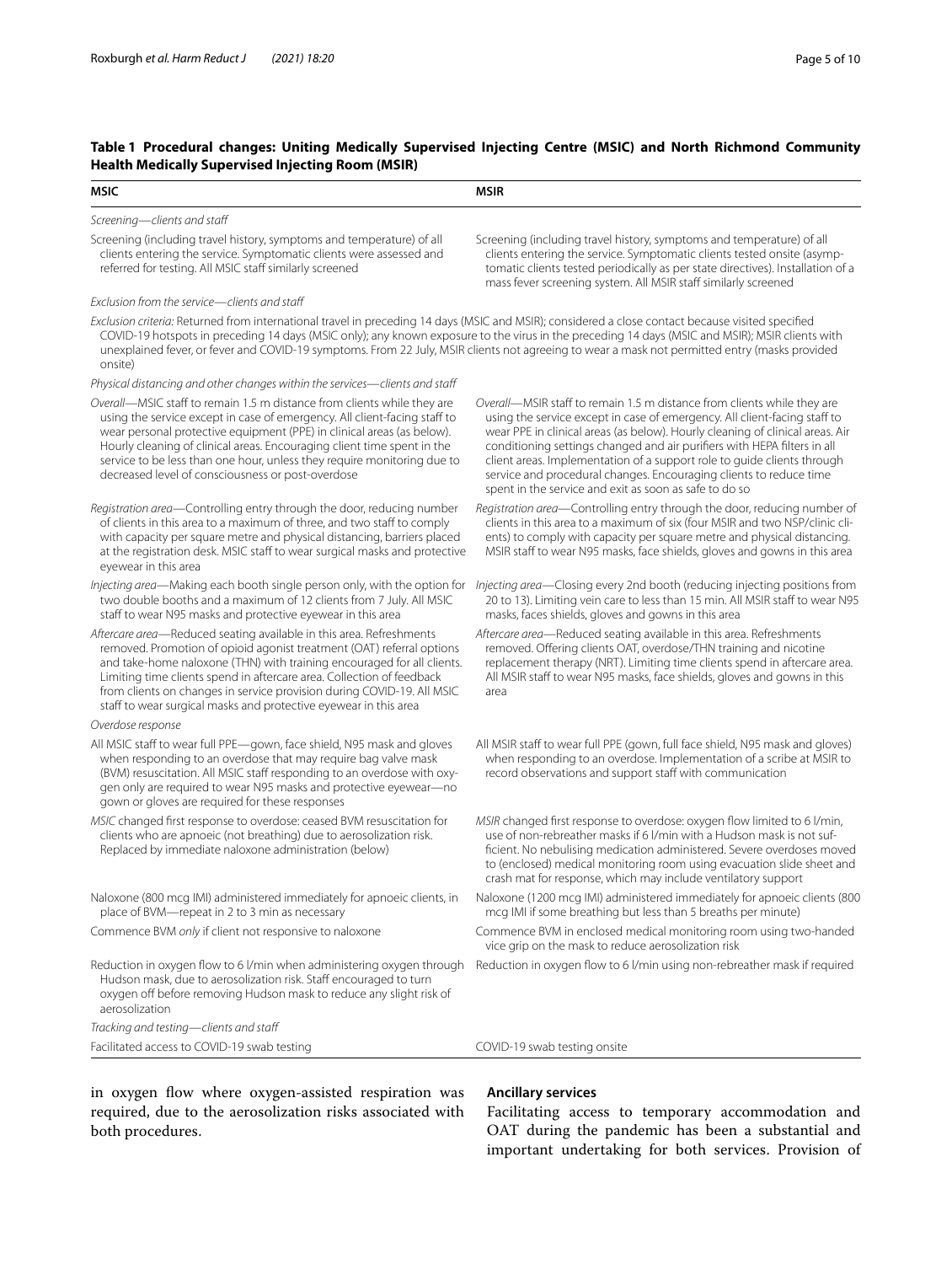# **Table 1 (continued)**

| <b>MSIC</b>                                                                                                                                                                                                                                                                                                                                                                                            | <b>MSIR</b>                                                                                                                                                                                                                                                                                                                                                                                                                                                 |
|--------------------------------------------------------------------------------------------------------------------------------------------------------------------------------------------------------------------------------------------------------------------------------------------------------------------------------------------------------------------------------------------------------|-------------------------------------------------------------------------------------------------------------------------------------------------------------------------------------------------------------------------------------------------------------------------------------------------------------------------------------------------------------------------------------------------------------------------------------------------------------|
| Tracking register implemented for staff onsite—record of risk exposure (e.g. responded to overdose) absences, COVID tests and results                                                                                                                                                                                                                                                                  |                                                                                                                                                                                                                                                                                                                                                                                                                                                             |
| "Stage Log" for all MSIC staff, documenting time in and time out of each<br>stage during working shift. Also in staff kitchen area where staff have<br>breaks<br>MSIC management team seating changed so that alternative teams<br>placed in different 'air space' to reduce contact and transmission risk.<br>Shift patterns of front-line staff unable to be altered due to smaller staff<br>numbers | MSIR staff movements recorded through the service to assist with contact<br>tracing, if necessary. Activation of the COVIDsafe app on two service<br>phones to facilitate contract tracing<br>MSIR has onsite CCTV (since inception) (not available at MSIC)<br>MSIR staff divided into teams to further reduce contact between staff and<br>limit number of contacts in the event of a confirmed case. Shift patterns<br>altered to reduce staff crossover |
|                                                                                                                                                                                                                                                                                                                                                                                                        | MSIR recommissioned a consulting room in the Registration area as a 'single<br>occupant/single use' alternative injecting and aftercare area for clients<br>who meet COVID-19 testing criteria and who agree to an onsite test. This<br>is an additional mechanism to support COVID-19 testing, self-isolation<br>and isolation planning, and reduce risks of transmission due to non-<br>disclosure/masking of COVID-19 symptoms                           |
| Education about virus transmission risks—clients and staff                                                                                                                                                                                                                                                                                                                                             |                                                                                                                                                                                                                                                                                                                                                                                                                                                             |
| At least weekly briefings with clinical staff about implementation of and changes to procedures in relation to COVID-19 and transmission risks. Infor-<br>ongoing response and procedural changes. Specific COVID-19 pandemic training undertaken by MSIR staff                                                                                                                                        | mal audits done on donning and doffing of PPE and reminders about mask hygiene. Weekly teleconferences between the MSIC and MSIR to discuss                                                                                                                                                                                                                                                                                                                 |
| Educational material about the virus, including local harm reduction messages, about the importance of hand hygiene, cough etiquette, physical dis-<br>monitoring of adherence to COVID-19 government directives                                                                                                                                                                                       | tancing and testing placed throughout all service and office areas. Conversations with clients occurring daily as part of service provision. Ongoing                                                                                                                                                                                                                                                                                                        |
| Ancillary services support-clients                                                                                                                                                                                                                                                                                                                                                                     |                                                                                                                                                                                                                                                                                                                                                                                                                                                             |
| Facilitating access to temporary accommodation                                                                                                                                                                                                                                                                                                                                                         | Facilitating access to short-term accommodation through co-located onsite<br>housing officer. Facilitating access to telehealth, including drug treatment<br>services, income support and legal services                                                                                                                                                                                                                                                    |
| Promotion of referral options for OAT                                                                                                                                                                                                                                                                                                                                                                  | Providing onsite OAT (i.e. long-acting injectable buprenorphine), and as<br>part of a COVID-19 outreach service for clients in short-term accommoda-<br>tion                                                                                                                                                                                                                                                                                                |
| Mental health support provided by specialist onsite mental health clinicians                                                                                                                                                                                                                                                                                                                           |                                                                                                                                                                                                                                                                                                                                                                                                                                                             |
| Advocacy in relation to legal issues arising (e.g. policing of COVID-19 restrictions) through lockdown periods                                                                                                                                                                                                                                                                                         |                                                                                                                                                                                                                                                                                                                                                                                                                                                             |

The MSIC and MSIR difer in terms of service location, and overall service structure. The MSIR is a programme of North Richmond Community Health (NRCH), a community health provider. NRCH and partner organisations provide co-located health and social support services in addition to the supervised injecting facility. In contrast, MSIC is a standalone supervised injecting facility

onsite OAT commenced at the MSIR in September 2019; however, clients were increasingly encouraged to commence treatment during the pandemic. MSIC also actively encouraged referrals to OAT. There has been increased uptake of OAT (particularly buprenorphine depot) during this time among MSIR and MSIC clients. The facilitation of access to short-term accommodation for clients dramatically increased across both services due to government initiatives implemented in Australia during the pandemic. Both services also increased the provision of take-home naloxone (THN) during this time.

## **Challenges**

Several of these procedural changes are unique to the SIF environment. Airway management during overdose response undoubtedly increases the risks of COVID-19 transmission. The aerosolization risk of virus transmission is clearly greater during these responses, particularly where oxygen administration is required [\[22](#page-8-21)]. Also

elevating risk is the inability of staf to physically distance while responding to overdose.

An additional challenge for clinical staff was the scarcity of PPE in the early period of the outbreak, an issue that has also been reported internationally  $[23]$  $[23]$ . The fluid nature of information about COVID-19, and the often highly contested views in relation to transmission risks that have emerged throughout the pandemic  $[24]$ , has also presented challenges in implementing procedural change.

Protocols evolved over time as community risk increased, evidence of risk exposures became available, and response strategies were trialled and assessed. For example, resuscitation protocols developed rapidly from requiring PPE for staff performing BVM resuscitation, to cessation of BVM altogether once the aerosolization risk of virus transmission was more clearly established. Requirements on the use of PPE continued to progress as understanding of the virus and transmission risks advanced, with diferences between the MSIC and MSIR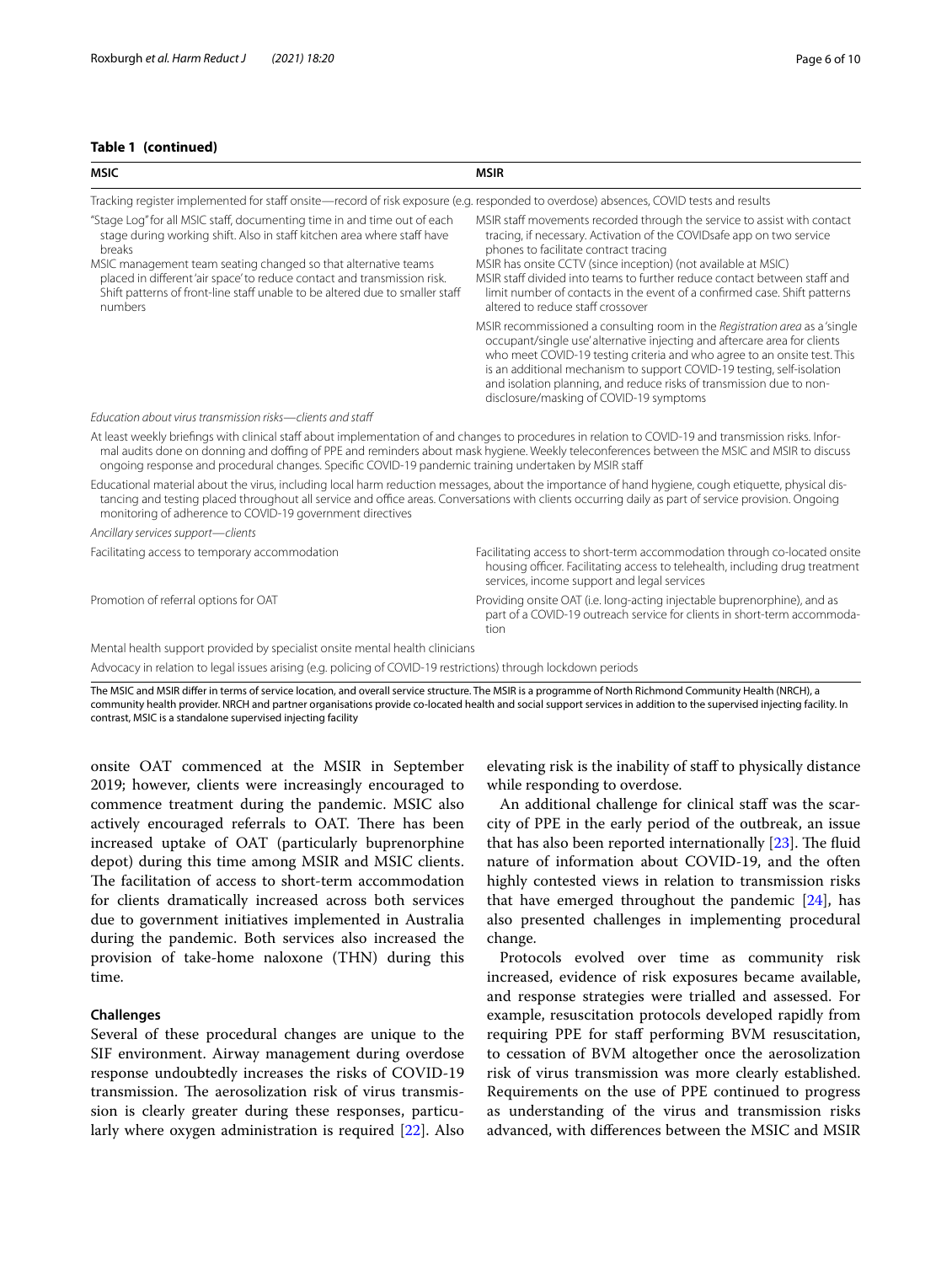reflecting the substantive difference in levels of community transmission in each jurisdiction over time.

Procedural changes often needed to be implemented quickly, with decisions being made daily (sometimes hourly), based on the best available health advice. Communicating these changes, along with information about the virus and reducing transmission risk, has been crucial, as many clients may not regularly engage with other health services.

There were several challenges from a client perspective. Client feedback on procedural change, sought in the aftercare area, was incorporated as an important element of adaptation, refecting one of the fundamental principles (client-centred) of drug treatment provision in Australia more broadly [\[25](#page-9-1)].

Firstly, reducing capacity in the registration area meant increased numbers of clients queuing outside. This increased client visibility, in turn increasing the potential for law enforcement intervention. Increased liaison between the SIFs and local police occurred during this time to facilitate greater understanding and ensure that clients could access the service without impediment. In an attempt to reduce unnecessary law enforcement engagement, and to adhere to public health guidelines, staff monitored the entrance to ensure clients were safely distancing.

Second, reducing time spent in the aftercare area meant clients were missing opportunities for incidental social interaction. MSIC re-instituted their consumer advisory group (CAG) meetings at the CAG's request. This was to ensure some level of connectedness among clients, while also managing distancing requirements. Aftercare area restrictions also meant reduced opportunity for clientstaff interactions regarding referrals and physical and mental health assessments. Staff were encouraged to be particularly vigilant and proactive in determining client needs.

The final challenge relates directly to virus transmission. As at the time of writing, there have been two confrmed COVID-19 cases among MSIR clients (none at MSIC and none among staf). Provision of COVID-19 testing onsite allowed for rapid detection and response. All procedures (described in Table [1](#page-4-0)) implemented at the MSIR meant that neither case necessitated closure of the service nor quarantine for staff, given none were considered in close contact. Monitoring of client movement throughout the centre was pivotal in contact tracing and facilitating further testing among clients where necessary.

Services continue to be monitored and procedures revised as government directives evolve. To the credit of both the MSIC and the MSIR staf, and their clients,

these changes have been implemented while in a constant state of fux.

# **Discussion**

This paper shows the adaptability of Australian SIFs in responding to the evolving COVID-19 pandemic. Both services implemented signifcant changes to operating procedures to minimise transmission risks for clients and staf, as well as ensure continued provision of a safer supervised injecting space. Changes were implemented immediately following the introduction of national government restrictions in March, and in the absence of clear guidance on what these restrictions meant for local harm reduction services.

Such a proactive response was critical to continued service provision at both sites in a way that is consistent with government COVID-19 and public health guidelines. As with any health service, remaining open during this time poses potential risks of transmission for clients and staf. In the case of SIFs, the harm of the potential loss of life from injecting in unsafe/unsupervised environments and the loss of ancillary supports for people who inject drugs means ongoing service provision is important.

Physical distancing measures are likely to continue to be required to mitigate the risks of virus transmission [\[1](#page-8-0)]. Changes to overdose management may also need to be incorporated into standard operating procedures for the foreseeable future.

Important lessons have arisen from the experience of both services during this time. Firstly, one of the key features enabling the MSIC and MSIR to remain open during the pandemic, and to respond to risk appropriately, is that they operate within a clinical model. As such, they had access to the requisite medical supplies (e.g. PPE), albeit with some difficulty at times, enabling them to adjust protocols to continue operations, and to safely and efectively respond to overdose while minimising transmission risks.

Arguably there are also limitations to operating within the clinical model, including the limited capacity to provide outreach support for clients who may have been further isolated during the pandemic. Both services worked closely with local outreach teams in an attempt to address this gap in service delivery, with outreach teams extending their services to cover a greater number of clients across a larger geographic area.

Second, changes to service entry procedures and the use of PPE among staf appeared to create barriers between staff and clients, highlighting the importance of these relationships. Given the discrimination SIF clients often face in many health settings, it matters how clients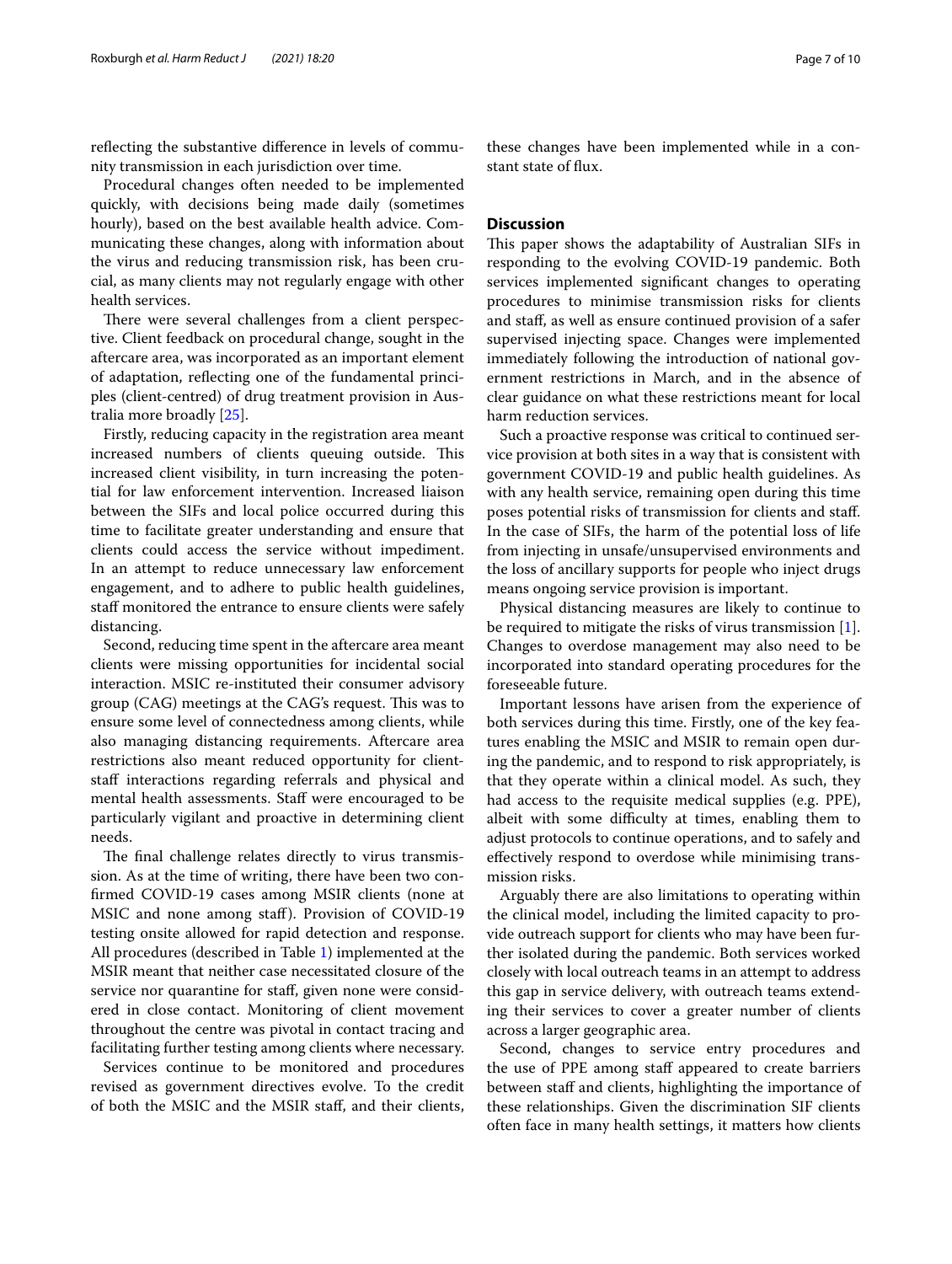are welcomed into these services, as well as the nature of staf–client interactions that occur while they are in the service.

Third, the utility of onsite COVID-19 testing at the MSIR was highlighted, with temperature screening providing additional benefts for clients such as identifying untreated septicaemia. The MSIR is likely to continue with these measures beyond the duration of the pandemic.

Finally, the reduction in capacity in the aftercare area of both services impacted clients negatively, through reduced social interaction. This has highlighted the role these services play, beyond safe spaces to inject, in providing important opportunities for social connectedness between clients.

It has been a worrying time for many frontline AOD services in Australia as they navigate uncertain conditions with respect to the pandemic, and brace for potentially unprecedented demand for drug treatment  $[1]$  $[1]$ . This may well exacerbate the already existing unmet treatment demand [\[26\]](#page-9-2) during a particularly challenging time for many Australians.

The continued operation of the MSIC and MSIR during this time has been critical for people who inject drugs in Sydney and Melbourne, and the public health benefts for these groups profound. Preventing substantial loss of life and improving health and wellbeing among these groups has clearly been demonstrated by these services both in Australia and internationally [\[3](#page-8-2), [6\]](#page-8-5). People who use drugs are often isolated (economically, socially and in their ability to access health services) under normal circumstances, and the pandemic has undoubtedly highlighted this isolation in many diferent ways.

It remains to be seen what longer term impacts COVID-19 and the resulting restrictions will have on illicit drug markets internationally. Any signifcant changes will have implications for drug use and related harms among people who use drugs [\[27](#page-9-3)]. While there are early reports from European countries that some drug use (e.g. cocaine and MDMA use) is declining due to restrictions on the night time economy, there are reports from other countries of substitution of heroin with other substances (including buprenorphine and amphetamines), and increasing reports of amphetamine use in Northern European countries  $[28]$  $[28]$  $[28]$ . There are also reports of increased attempts to access OAT in parts of Europe [[28\]](#page-9-4). Indicators in Australia suggest a decline in frequency of injecting among some consumers in the context of declining access to methamphetamine and heroin [[29\]](#page-9-5), with other consumers reporting increases in alcohol and cannabis use [[30](#page-9-6)].

Harm reduction services across North America have been greatly reduced, and some closed to minimise the risk of virus transmission [[13,](#page-8-12) [15,](#page-8-14) [16\]](#page-8-15). In addition, opioid overdose deaths have steadily increased during the pandemic, particularly in Canada where they have reportedly increased by 40% after declining in the previous year [\[13](#page-8-12)]. Access to supervised consumption services in Canada has been greatly reduced due to restrictions, and often long wait times outside these services [\[16](#page-8-15)]. Without access to these services, the likelihood of people injecting alone increases, which in turn increases the risk of fatal overdose  $[13]$  $[13]$ . The impact of the pandemic on substance use patterns, onsite drug overdoses and the numbers of clients attending Australian SIFs will be the subject of future analyses.

Some of the future challenges for drug using populations are likely to be broader than drug-related harms, and future work assessing these impacts, including the ways in which these populations were engaged (or not) throughout the pandemic, is required. Further economic hardship may be inevitable, particularly as Australia moves into a recession and the current level of economic support provided to these populations is reduced [\[31](#page-9-7)]. Likewise, the mental health impacts present a signifcant challenge, with access to mental health services difficult for these groups [\[32\]](#page-9-8).

In addition, social interaction has been greatly reduced across the world for these client groups, with many dropin centres across Europe forced to close during the pandemic [[14\]](#page-8-13). Supervised injecting facilities and DCRs worldwide play an important role in client advocacy, particularly in relation to access and equity. This role is likely to gain increasing importance as the longer term impacts of the pandemic emerge.

# **Conclusion**

The global COVID-19 pandemic has irrevocably altered the way we all live, and health services have been required to adapt to ever-changing government regulations. The MSIC and MSIR implemented substantial changes to the way they provide services including reducing numbers of clients within the service at any one time, adapting overdose protocols to ensure they could respond as safely as possible, and vastly increasing their capacity to facilitate access to temporary accommodation and OAT services. Both the MSIC and MSIR provide critical services for people who inject drugs and are important conduits to accessing other health and social services. Their continued operation during the pandemic has been essential. If anything is to be learnt from a global health emergency such as COVID-19, it is that we need to provide health care that is readily accessible and responsive to *all*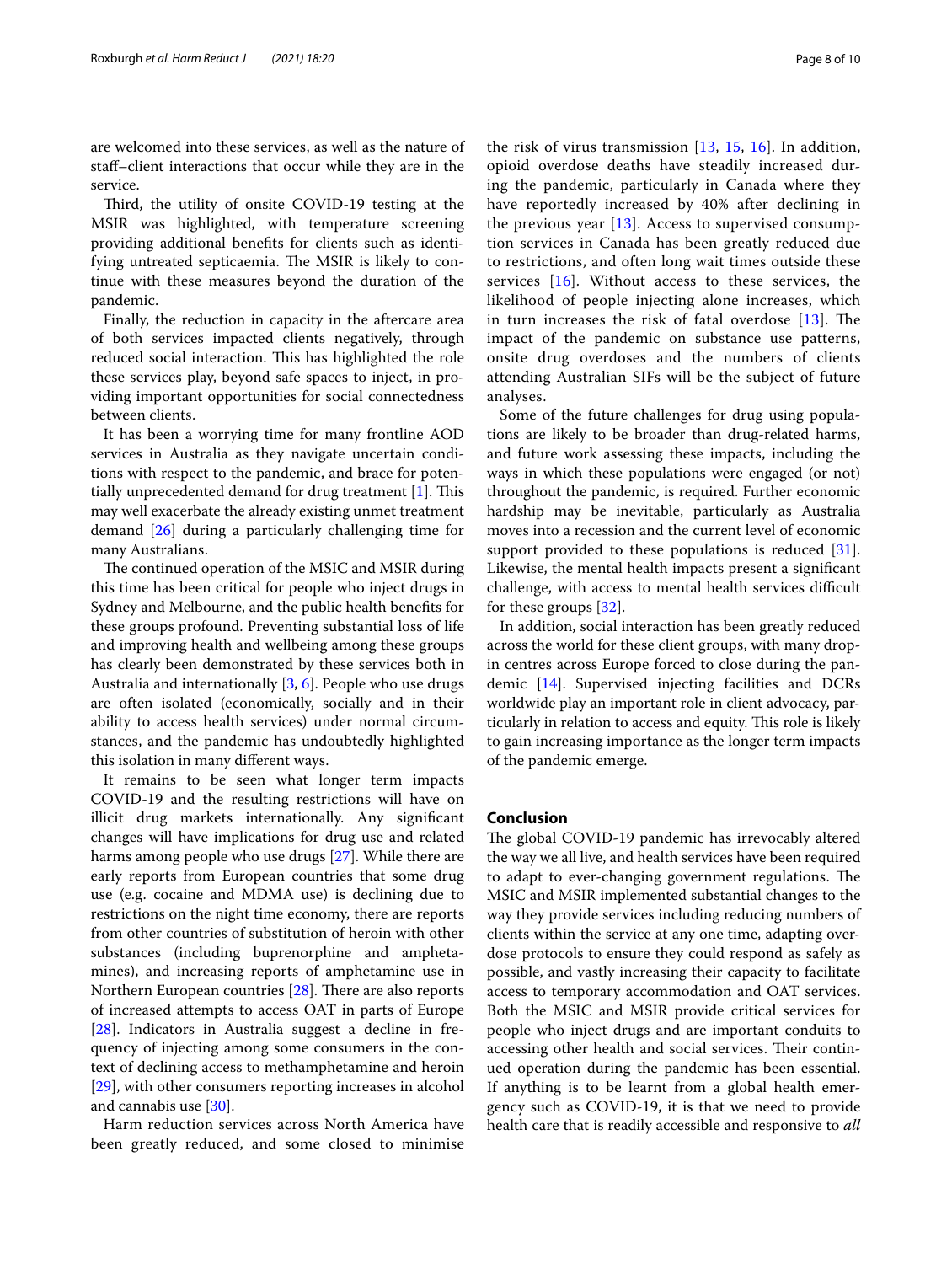# community members, particularly the most vulnerable in our population.

#### **Acknowledgements**

The authors gratefully acknowledge the support of the Victorian Operational Infrastructure Fund.

## **Authors' contributions**

AR led the writing and content of this paper. MJ and NC (the Medical Directors of the supervised injecting facilities) provided important context in relation to procedural changes and commented on successive drafts of the manuscript. CD provided the idea for the manuscript, feedback on the overall content and comments on drafts. MB and SC (the research co-ordinators at each facility) provided detail on procedural changes, and comments on drafts. JL provided important information in relation to the clinical context of these procedural changes, and comments on the manuscript. SN and PD provided feedback on the overall content, and comments on drafts. All authors read and approved the fnal manuscript.

### **Funding**

This paper and the programme of work is funded by a National Health and Medical Research Council (NHMRC) Investigator Grant (APP1173505). The NHMRC had no role in the design of this study.

#### **Availability of data and materials**

Data on COVID-19 cases in New South Wales and Victoria were downloaded from a publicly available website [www.covid19data.com.au](http://www.covid19data.com.au).

#### **Ethics approval and consent to participate**

This paper forms part of a broader programme of work 'Advancing global knowledge of the drivers of fatal and non-fatal overdose and drug-related harms within rapidly changing drug markets' which has been approved by the Alfred Ethics Committee, Project No. 61044.

#### **Consent for publication**

Not applicable.

#### **Competing interests**

SN has received research funding from Indivior and Seqirus, and her institution has received honoraria for training delivered on codeine dependence from Indivior. PD is funded by a National Health and Medical Research Council (NHMRC) Senior Research Fellowship. PD has received investigator-driven funding from Gilead Sciences and Indivior for work unrelated to this study. PD, MJ and SN have served as unpaid members of an Advisory Board for an intranasal naloxone product. None of the other authors have any interests to declare.

#### **Author details**

<sup>1</sup> Health Risks Program, Burnet Institute, Melbourne, Australia.<sup>2</sup> Discipline of Addiction Medicine, the Central Clinical School, Sydney Medical School, <sup>3</sup> National Drug and Alcohol Research Centre, UNSW, Sydney, Australia.<br><sup>4</sup> Monash Addiction Research Centre, Monash University, Melbourne, Australia.

<sup>5</sup> Uniting Medically Supervised Injecting Centre, Sydney, Australia. <sup>6</sup> North Richmond Community Health Medically Supervised Injecting Room, Melbourne, Australia. <sup>7</sup> Addiction Medicine, Royal Melbourne Hospital, Melbourne, Australia. 8 Department of Pharmacology, University of Adelaide, Adelaide, Australia.

## Received: 25 October 2020 Accepted: 11 February 2021 Published online: 17 February 2021

#### **References**

<span id="page-8-0"></span>1. Dunlop A, Lokuge B, Masters D, Sequeira M, Saul P, Dunlop G, Ryan J, Hall M, Ezard N, Haber P, Lintzeris N, Maher L. Challenges in maintaining treatment services for people who use drugs during the COVID-19 pandemic. Harm Reduct J. 2020;17:26.

- <span id="page-8-1"></span>2. Zhou X, Snoswell CL, Harding LE, Bambling M, Edirippulige S, Bai X, Smith AC. The role of telehealth in reducing the mental health burden from COVID-19. Telemed J E Health. 2020;26:377–9.
- <span id="page-8-2"></span>3. Belackova V, Salmon A. Overview of international literature—supervised injecting facilities & drug consumption rooms—Issue1. In. Sydney: Uniting Medically Supervised Injecting Centre; 2017
- <span id="page-8-3"></span>4. Gagnon M, Gauthier T, Adán E, Bänninger A, Cormier L, Gregg J, Gill S, Horsburgh K, Kreutzmann P, Latimer J, Le Bourhis G, Livgard C, Parker D, Reiremo T, Telegdi E, Thorner T, White M. International consensus statement of the role of nurses in supervised consumption sites. J Ment Health Addict Nurs. 2019;3:e22-31.
- <span id="page-8-4"></span>5. Dwyer R, Power R, Denham G, Dietze P. Public injecting and public amenity in an inner-city suburb of Melbourne, Australia. J Substance Use. 2016;21:162–9.
- <span id="page-8-5"></span>6. Medically Supervised Injecting Review Panel. (2020). Review of the Medically Supervised Injecting Room. In. Melbourne: Victorian Government.
- <span id="page-8-6"></span>7. Nielsen S. By the double: COVID-19, opioids, and the threat of a syndemic. Retrieved 4 August 2020 from [https://lens.monash.edu/@coron](https://lens.monash.edu/@coronavirus-articles/2020/04/23/1380137/covid-19-opioids-and-the-threat-of-a-syndemic) [avirus-articles/2020/04/23/1380137/covid-19-opioids-and-the-threa](https://lens.monash.edu/@coronavirus-articles/2020/04/23/1380137/covid-19-opioids-and-the-threat-of-a-syndemic) [t-of-a-syndemic.](https://lens.monash.edu/@coronavirus-articles/2020/04/23/1380137/covid-19-opioids-and-the-threat-of-a-syndemic)
- <span id="page-8-7"></span>8. Tsai J, Wilson M. COVID-19: a potential public health problem for homeless populations. Lancet Public Health. 2020;5:e186–7.
- <span id="page-8-8"></span>Knight B. Has the coronavirus pandemic proved that homelessness is solvable? Retrieved 4 August 2020 from [https://www.abc.net.au/](https://www.abc.net.au/news/2020-06-08/housing-homeless-in-pandemic-has-worked-lets-make-it-permanent/12330442) [news/2020-06-08/housing-homeless-in-pandemic-has-worked-lets](https://www.abc.net.au/news/2020-06-08/housing-homeless-in-pandemic-has-worked-lets-make-it-permanent/12330442)[make-it-permanent/12330442.](https://www.abc.net.au/news/2020-06-08/housing-homeless-in-pandemic-has-worked-lets-make-it-permanent/12330442)
- <span id="page-8-9"></span>10. Gurran N, Phibbs P, Lea T. Homelessness and overcrowding expose us all to coronavirus. Here's what we can do to stop the spread. In: *The Conversation*; 2020. <https://theconversation.com>.
- <span id="page-8-10"></span>11. Volkow ND. Collision of the COVID-19 and Addiction Epidemics. Ann Intern Med. 2020a;173:61–2.
- <span id="page-8-11"></span>12. Dietze PM, Peacock A. Illicit drug use and harms in Australia in the context of COVID-19 and associated restrictions: Anticipated consequences and initial responses. Drug Alcohol Rev. 2020;39:297–300.
- <span id="page-8-12"></span>13. Tyndall M. Safer opioid distribution in response to the COVID-19 pandemic. Int J Drug Policy. 2020;83:102880.
- <span id="page-8-13"></span>14. Sarosi P. Harm Reduction Responses to COVID-19 in Europe: Regularly Updated Infopage. Retrieved 4 August 2020 from [https://drogriport](https://drogriporter.hu/en/how-harm-reducers-cope-with-the-corona-pandemic-in-europe/) [er.hu/en/how-harm-reducers-cope-with-the-corona-pandemic-in](https://drogriporter.hu/en/how-harm-reducers-cope-with-the-corona-pandemic-in-europe/)[europe/.](https://drogriporter.hu/en/how-harm-reducers-cope-with-the-corona-pandemic-in-europe/)
- <span id="page-8-14"></span>15. Collins AB, Ndoye CD, Arene-Morley D, Marshall BDL. Addressing co-occurring public health emergencies: The importance of naloxone distribution in the era of COVID-19. Int J Drug Policy. 2020;83:102872.
- <span id="page-8-15"></span>16. Khatri UG, Perrone J. Opioid use disorder and COVID-19: crashing of the crises. J Addict Med. 2020;14:e6–7.
- <span id="page-8-16"></span>17. McCauley D. Alcohol rehab centres close over virus fears amid rising demand. Retrieved 4 August 2020 from [https://www.smh.com.au/](https://www.smh.com.au/politics/federal/alcohol-rehab-centres-close-over-virus-fears-amid-rising-demand-20200404-p54h22.html) [politics/federal/alcohol-rehab-centres-close-over-virus-fears-amid-risin](https://www.smh.com.au/politics/federal/alcohol-rehab-centres-close-over-virus-fears-amid-rising-demand-20200404-p54h22.html) [g-demand-20200404-p54h22.html](https://www.smh.com.au/politics/federal/alcohol-rehab-centres-close-over-virus-fears-amid-rising-demand-20200404-p54h22.html).
- <span id="page-8-17"></span>18. Australian Bureau of Statistics. Estimated Resident Population by Single Year of Age, Australia. 2020 from [http://www.abs.gov.au/ausstats/abs@.](http://www.abs.gov.au/ausstats/abs@.nsf/mf/3101.0) [nsf/mf/3101.0](http://www.abs.gov.au/ausstats/abs@.nsf/mf/3101.0).
- <span id="page-8-18"></span>19. Barry D, Bolton M, Goddard N, Klein D, Monteiro C, Macali A, Urquhart J, Wu J. Coronavirus (COVID-19) in Australia. Retrieved 4 August 2020 from [www.covid19data.com.au](http://www.covid19data.com.au).
- <span id="page-8-19"></span>20. New South Wales Government. COVID-19 What you can and can't do under the rules. Retrieved 4 August 2020 from [https://www.nsw.gov.au/](https://www.nsw.gov.au/covid-19/what-you-can-and-cant-do-under-rules) [covid-19/what-you-can-and-cant-do-under-rules](https://www.nsw.gov.au/covid-19/what-you-can-and-cant-do-under-rules).
- <span id="page-8-20"></span>21. Victoria State Government Health and Human Services. Victoria's restriction levels COVID-19. Retrieved 4 August 2020 from [https://www.dhhs.](https://www.dhhs.vic.gov.au/victorias-restriction-levels-covid-19) [vic.gov.au/victorias-restriction-levels-covid-19.](https://www.dhhs.vic.gov.au/victorias-restriction-levels-covid-19)
- <span id="page-8-21"></span>22. Brewster DJ, Chrimes N, Do TB, Fraser K, Groombridge CJ, Higgs A, Humar MJ, Leeuwenburg TJ, McGloughlin S, Newman FG, Nickson CP, Rehak A, Vokes D, Gatward JJ. Consensus statement: Safe Airway Society principles of airway management and tracheal intubation specifc to the COVID-19 adult patient group. Med J Aust. 2020;212:472–81.
- <span id="page-8-22"></span>23. Livingston E, Desai A, Berkwits M. Sourcing personal protective equipment during the COVID-19 pandemic. JAMA. 2020;323:1912–4.